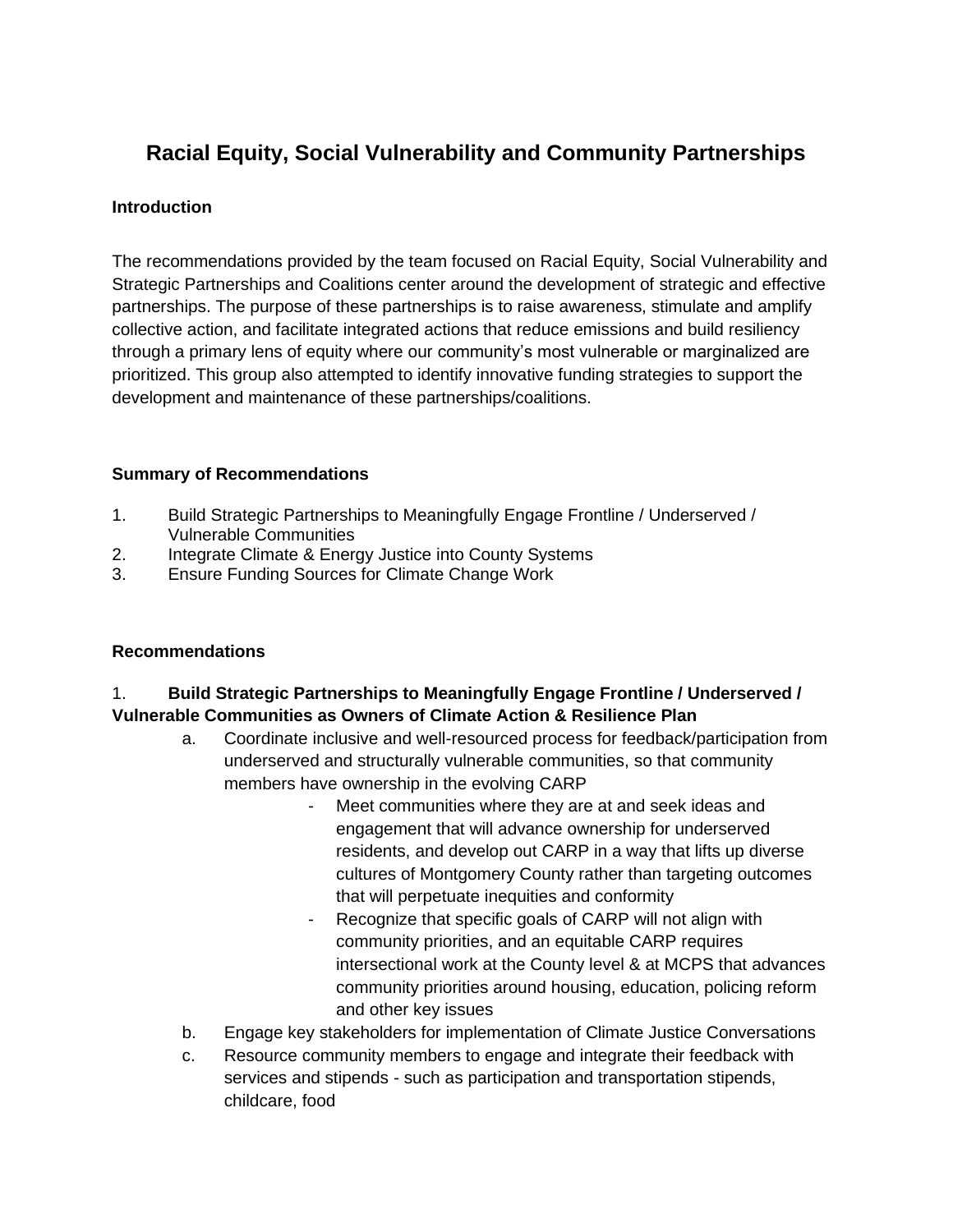- d. Develop network to sustain community outreach and engagement, inclusive of diverse Montgomery County communities and not limited to engaged and betterresourced residents. Possible names: Community CAN (Climate Action Network) or Community CARE (Climate Action & Racial Equity) Network
- e. Build visibility campaign to communicate Montgomery County values and action on equity to residents
- f. Develop metrics that demonstrate accountability to inform residents of climate goals, progress and benefits

# 2. **Integrate Climate & Energy Justice into County Systems**

- a. Integrate across functions (Hiring, Staff training, Procurement, Development, etc
- b. Integrate across service areas (DHHS, MCPS, DEP, Recreation, etc)
- c. Practices & processes integrate Climate & Energy Justice (eg. into Equity training for county staff)
- d. Seek informed partners
- e. Recognize the County's own internal Challenges (eg. Information Silos) and external Threats (eg. federal/national anti-Immigrant chilling effect) undermining engagement of diverse communities
- f. Reform development process in Montgomery County for sustainable outcomes that promote real community engagement & power, and improved environmental & health outcomes
- g. Use a deep intersectional Systems Change approach, building on recent work towards dedicated progress on racial equity & social justice

# 3. **Ensure Funding Sources for Climate Change work**

- a. Utilize traditional and innovative means
- b. Allocate budget to programs (e.g. Racial Justice Office, Minority Initiatives) engaging communities on climate as well as programs within agencies that support decentralized equity work - without prioritizing funding to both resource County capacity and engagement of community members, we cannot achieve the systems change necessary to lead on an equitable energy future that benefits all and includes all Montgomery County communities
- c. Create sustainable funding workgroup

# **The recommendations provided by this group of the highest near-term priority include:**

- Fund equity work and prioritize expanding funding and exploring new funding opportunities. Equitable outcomes can't be achieved without government capacity and the resources for stakeholders from underserved communities to participate in developing the plan and engagement process
	- Determine which agency / wing of government will own the community engagement process - DEP in partnership with Racial Equity Office & Community Partnerships Office? Racial Equity Office highlights importance of decentralization in this work so that all agencies are building core competencies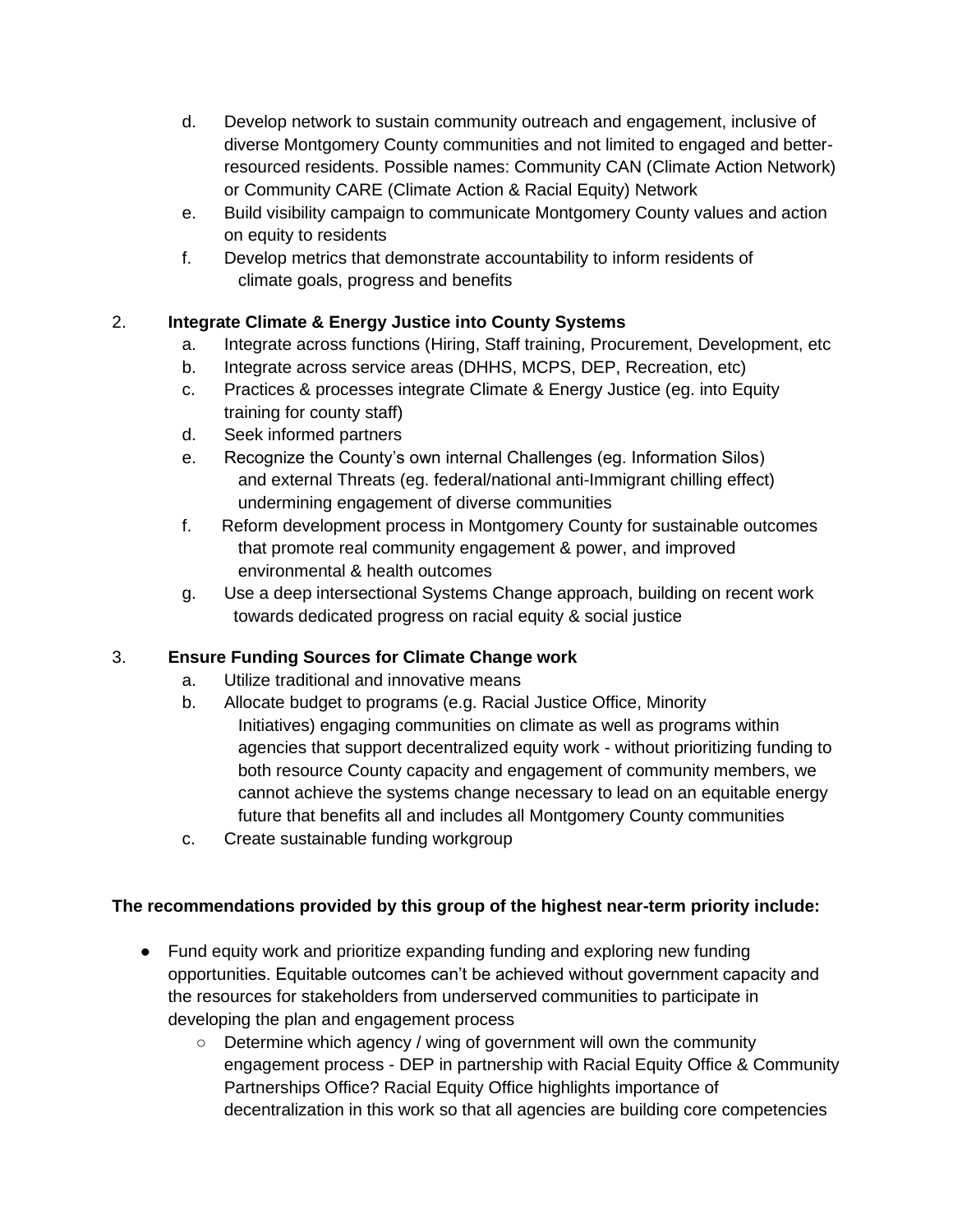- Ensure that the County selects at least one consultant with energy justice expertise (through a racial equity lens) in the next phase of this process
- Start the process of deep community engagement and continuous feedback *now* -- take the first steps towards working with equity partners on a well-resourced process for input and participation from underserved communities on the evolving Climate Action & Resilience Plan and a resiliency study, and begin to connect engaged community members and key stakeholders through a first version of a Climate Action Network / Community CARE Network
	- Engage Ethnic Advisory Committee Members, MORE Network, Racial Equity & Social Justice Committee
- Provide context and support for Racial Equity & Social Justice Office to incorporate elements of climate & energy justice into intersectional training curriculum for all County Employees & Advisory Committee Members (key stakeholders in an inclusive process)
- Launch efforts to reform the development process through an equity lens -- calls for its own workgroup

### **The workgroup recommends that the County consider these key considerations in building, implementing, and evolving an equitable Climate Action & Resilience Plan (CARP):**

● **SYSTEMS CHANGE IS KEY** to building a racially and socially just Montgomery County that leads on decisive, game-changing action to address the climate crisis, mitigate the impacts, protect our environment, and improve the health of our communities.

Build on the work of the Racial Equity & Social Justice Act and consider:

- If our expectations are larger than the deliverables for the County and residents and the resources to get there, then we're not committing to real systems change that will stop perpetuating inequity and speed our transition to a cleaner, greener County for all.
- $\circ$  Development is KEY to the systems change solution, and also a major challenge in terms of aligning different stakeholders on what Montgomery County needs. We need to urgently address how the planning and zoning department moves forward with a view on racial justice and climate equity. This is a far bigger issue than we can capture here and calls for its own workgroup -- resourcing community members who would not have the resources to participate otherwise.
- Major investments in public transit are also key to improving quality of life for vulnerable community residents.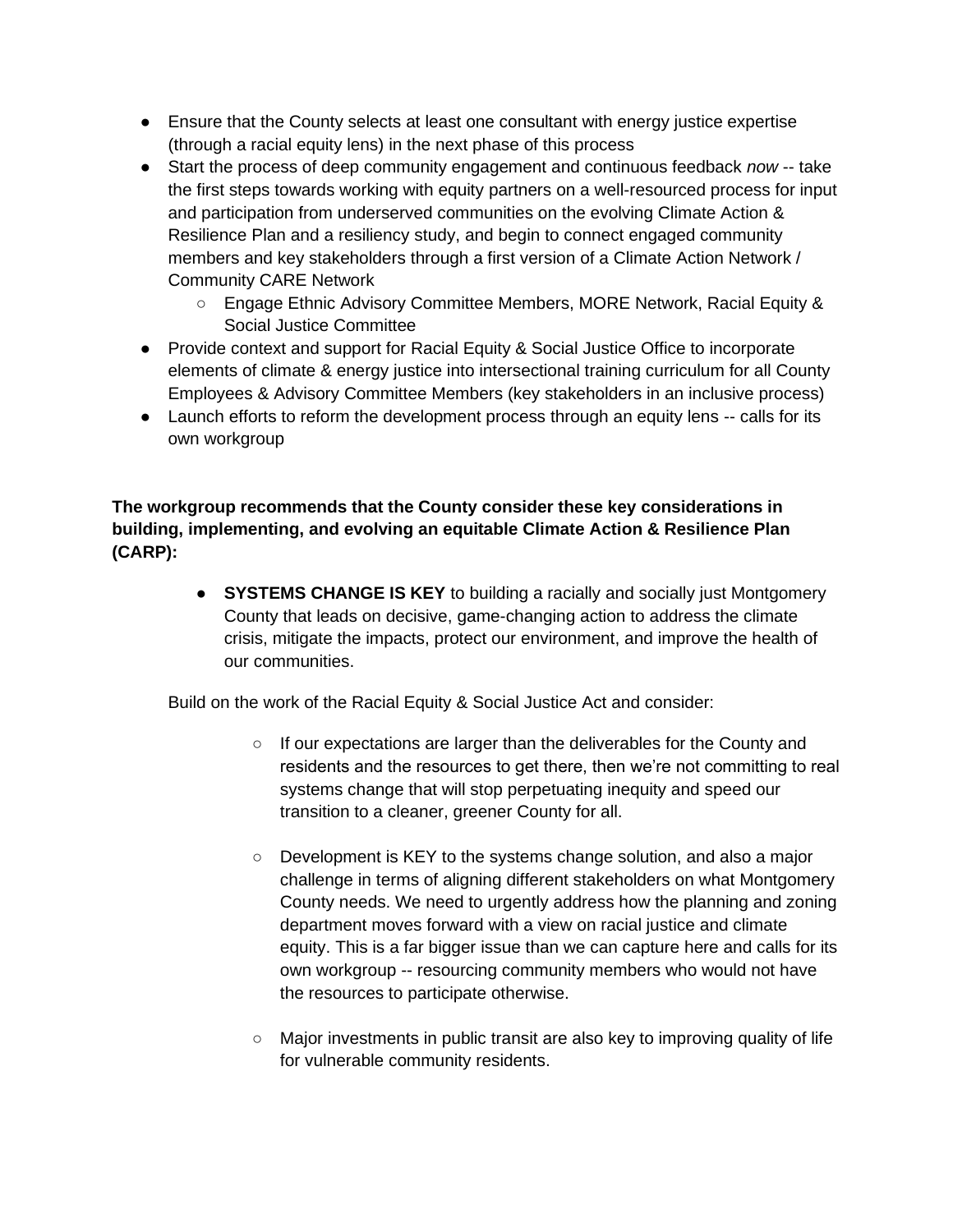- There's already been a tremendous amount of great work at the national level led by frontline communities to enact and implement legislation, and build policy guidance and scorecards. Mine the work that has already been done while working closely with local communities on local solutions. See resources below.
- Montgomery County needs to plan for the impacts of automation on jobs -- to support innovation while ensuring a just transition and economic protection for impacted workers.
- **SEEK INFORMED PARTNERS** At least one consultant the County works with on the Climate Action Plan should have the following energy justice skills. Other consultants should take leadership from County experts on equity:
	- An intersectional lens to community-driven solutions and a racial justice focus
	- An understanding of [The Jemez Principles for democratic organizing](https://www.ejnet.org/ej/jemez.pdf)
	- A background in the fundamentals of environmental justice and energy burden -- including the impacts of extractive development and pollution on frontline communities, and the higher percent of income low-income families must spend on utility bills
- **WORK INTERSECTIONALLY** People of color in Montgomery County represent close to 50% of the County's population, and experience significantly worse outcomes across many areas of policy. To pursue progress in climate and energy equity, the County must move forward from institutionalizing racial equity and social justice towards intersectional policy improvements that will target closing these gaps while bettering the lives of all residents. See the statistics and recommendations from the [Racial Equity Profile.](https://www.montgomerycountymd.gov/OLO/Resources/Files/2019%20Reports/OLO2019-7-6_20_19.pdf)
- **ENGAGE IN A WELL-RESOURCED INCLUSIVE PROCESS** The County must prioritize near-term investments in funding deep equity work, including resourcing community members to engage in an inclusive process on evolving the Climate Action Plan in development.
	- Our new Racial Equity & Social Justice Office is moving us in the right direction. The asks from the County for this office's expertise in the nearterm will far exceed the capacity supported by the budget for this office. If Montgomery County wants to truly commit to the work ahead, the office needs to be well-resourced with sufficient FTE count and budget to support deep community engagement work.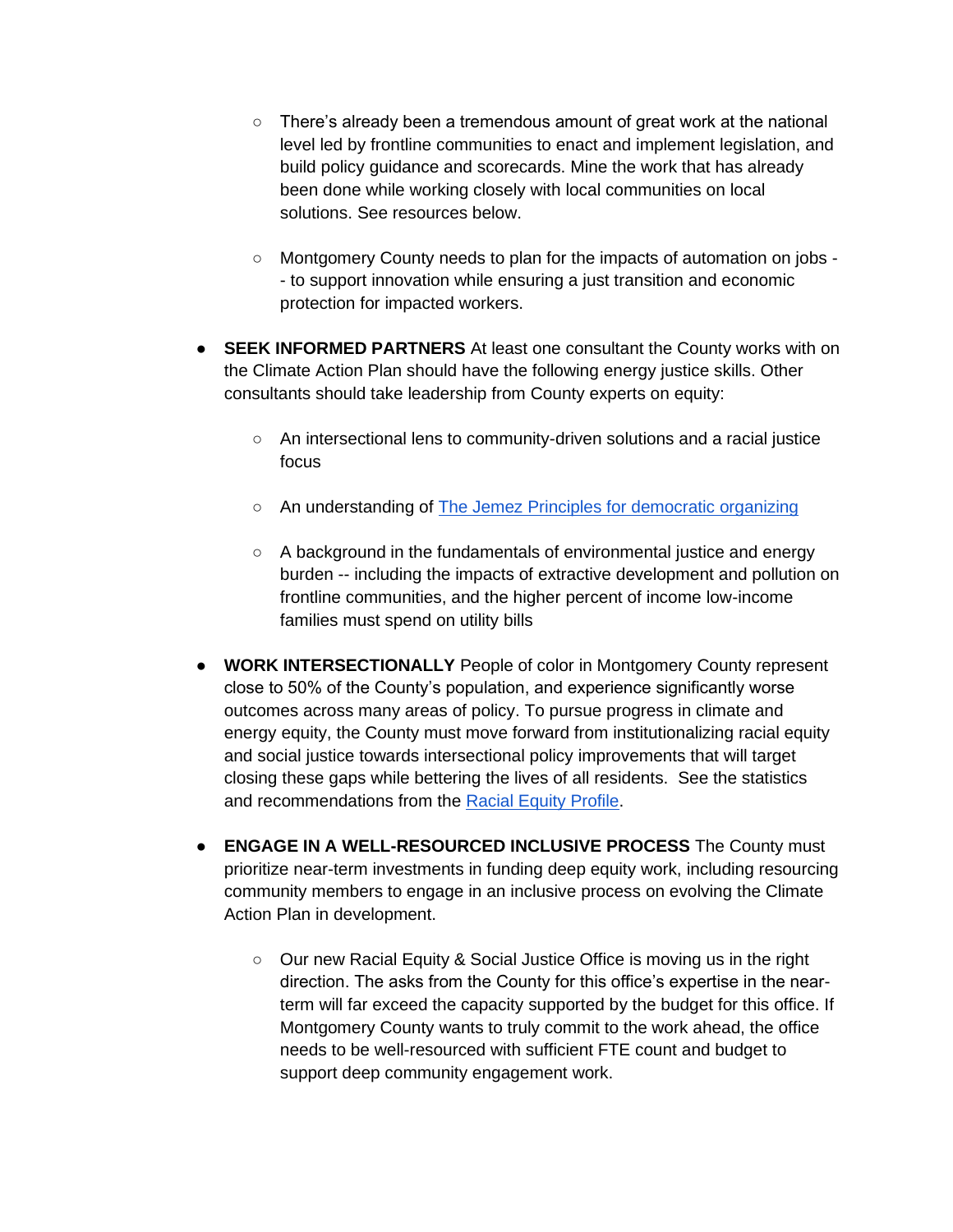- Underserved community members have been OVER-surveyed and under-resourced to engage in surveying and assessments, and have not consistently received follow-up on how their participation made an impact and what changed. As well, these communities are often asked to deliver information, input, guidance, or leadership on a timeline that does not align with their priorities. A truly inclusive process will take time, dedicated coordination, and services, which requires funding and resources.
- When considering how to engage community members, the County should prioritize not only well-resourced engagement but meeting people where they already gather / connect, and in ways that are meaningful for them to participate while providing direct benefits to them beyond necessary support like stipends, and transportation and childcare help. For example, the Latino Health Initiative partnered with Corazon Latino for forest bathing walks for their volunteers, many of whom grew up in rural Central America with deep connection to the land. These experiences were deeply meaningful for participants and sparked emotional conversations.
- The County should also *learn* from diverse community approaches and traditions around environmental protection and community organizing, and evolve the CARP accordingly so that the CARP does not perpetuate structural oppression that centers a particular way of organizing and acting. This includes cultivating people within government who represent historically oppressed communities to bring culturally resonant values and approaches to their work, and building an inclusive environment in government that lifts up these values and approaches -- and questioning where existing systems and structures may be driving conformity that serves and reflects a white middle-class.
- Underserved residents include people who have been deprived of a voice and power in the policymaking process, and the County should make thoughtful efforts to engage through working with well-resourced cultural liasons -- people who can serve as effective messengers. Sending in representatives who organize like white middle-class people will not result in effective engagement that gives diverse communities ownership in the CARP.
- Acting on climate simply isn't a priority or even well-understood in many families and communities. An inclusive process means deep engagement with well-resourced stakeholders who can serve as messengers and educators in their communities on how climate action can benefit people, and what they will get out of participating in the evolving work on CARP. A message of "zero emmissions" doesn't bear importance for many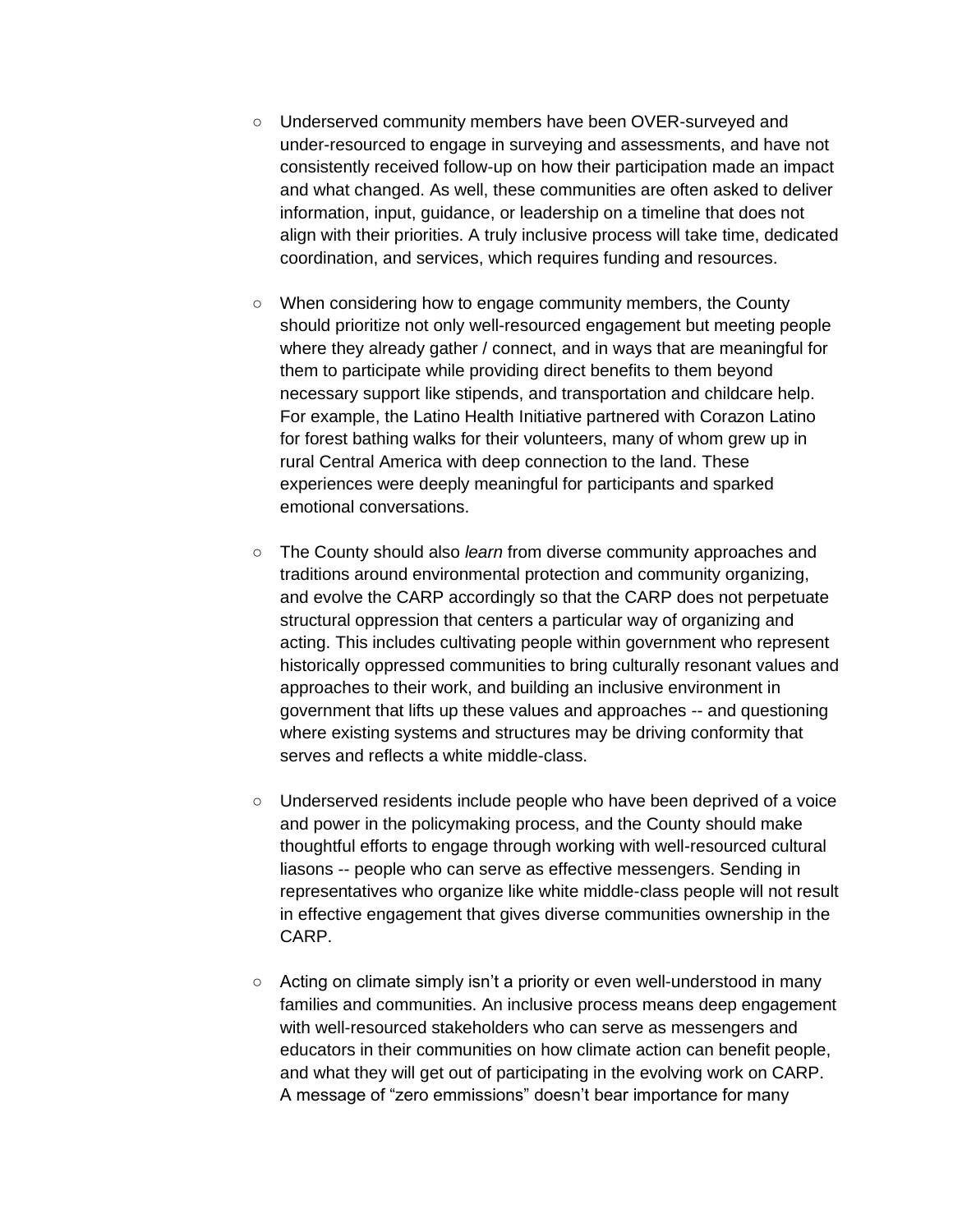families, but outcomes like lowering utility bills, protecting family health by cutting pollution, and cultivating ownership in local development may be more resonant.

- The County has a number of Ethnic Advisory Groups, and a Faith and Seniors Advisory Group that are already engaged to advise the County Executive on meeting the needs of our diverse community. These advisory group members should be key stakeholders in the process going forward.
- Impact Silver Spring has also launched the MORE Network for racial equity, and the MORE Network should be continually engaged while County coordinators on the CARP continue to engage with MORE on advancing MORE's other priorities.
- Treat the CARP as a *living* policy guide that should be continually updated with continuous feedback from community engagement.
- **TARGET COMMUNICATION AND BENEFITS APPROPRIATELY** The County should target / tailor communication efforts and benefits appropriately to differing audiences. Underserved community members should be primary beneficiaries and invited to learn how changes will benefit them and only asked to participate if resourced to do so. Community members with comparatively more privilege and resources should be given opportunities to step up and contribute to a more equitable and sustainable Montgomery County.
	- Our County's many passionate advocacy groups for climate and environmental progress are mostly engaging white residents, and that includes this Climate Workgroup. The technical workgroup process has not provided stipends or other resources for participation such as childcare, leaving many residents out of being able to engage.
	- Our community engagement should not only include residents who are charged up around climate changemaking, but treat all Montgomery County communities as vital to the conversation, engaging schools, faith congregations, non-profits, businesses, cultural groups, civic associations, medical associations, arts groups, and more.
	- Equity issues are not synonymous with issues of class / socioeconomic status. We have a wide range of equity issues that may impact residents at all incomes. Racism, sexism, Islamophobia, homophobia, transphobia, xenophobia, barriers for people with disabilities and chronic illnesses, and more issues intersect with class issues, and impact residents in many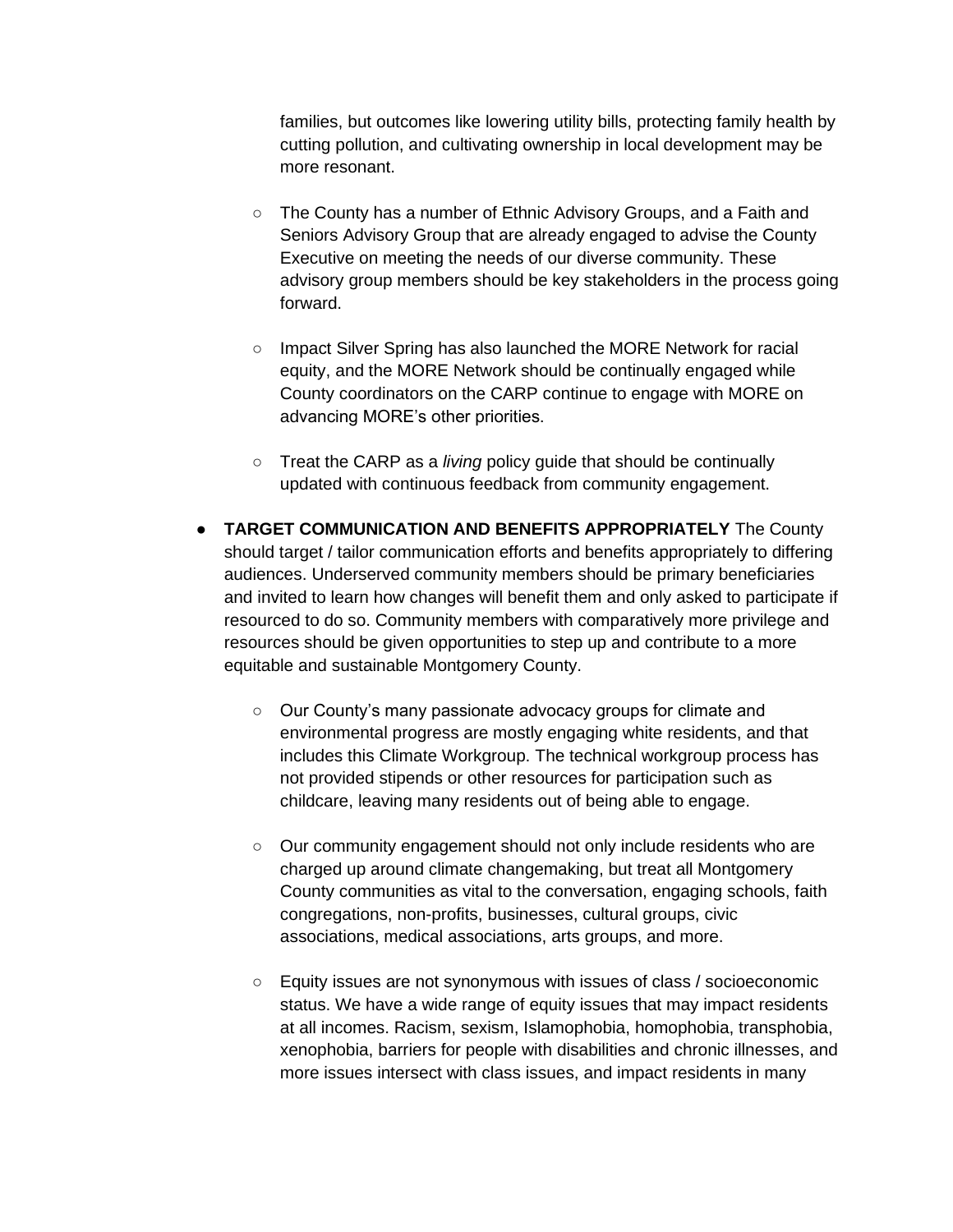different ways.

- **BE REAL ABOUT THE CHALLENGES FOR VULNERABLE COMMUNITIES**  Montgomery County has made strong commitments to inclusive values in the current federal era. Despite efforts to date by the County to communicate these values, the federal government's policies and treatment have endangered many residents, including immigrants, communities of color, LGBTQ communities, and people with disabilities and chronic health conditions. The damage has been done. We need to be realistic about the challenges involved in engaging communities -- and that we must meet these challenges with a ferocious justice response. We are continuing on a journey to build a better Montgomery County for all, and we have a long way to go.
	- Immigrant communities in particular feel under threat and at risk when engaging with official government initiatives and police. Between fearmongering on the census and policies that have ripped apart families such as our El Savadorian residents, some Montgomery County residents are choosing to not engage with or drop out of programs and opportunities designed to benefit them. Attendance has gone down at family reunification and health intervention workshops.
	- Education, criminal justice, and policing reform are key priorities for racial equity in the County, and achieving reform goals led by black and brown residents are vital to the health and safety of our residents, as well as building a county where more people of color can participate in sustainability. We must view all these issues and challenges as intersectional.
	- Climate and energy justice work and education in the County must continue to directly address the history and current surge of white supremacy, the racial disparities in generational wealth, the legacy of redlining which lines up with the current sites of environmental justice communities, and the systemic exclusion of people of color from choice over their energy sources and democratic participation in building the energy system.
- **DON'T SILO!** Silos in government and in our community challenge our collective ability to achieve real progress. The County must continually seek to identify and remove barriers to communication and collaboration.
	- Siloing happens when one arm of the County government isn't aware and informed on what another arm is doing that impacts their work.